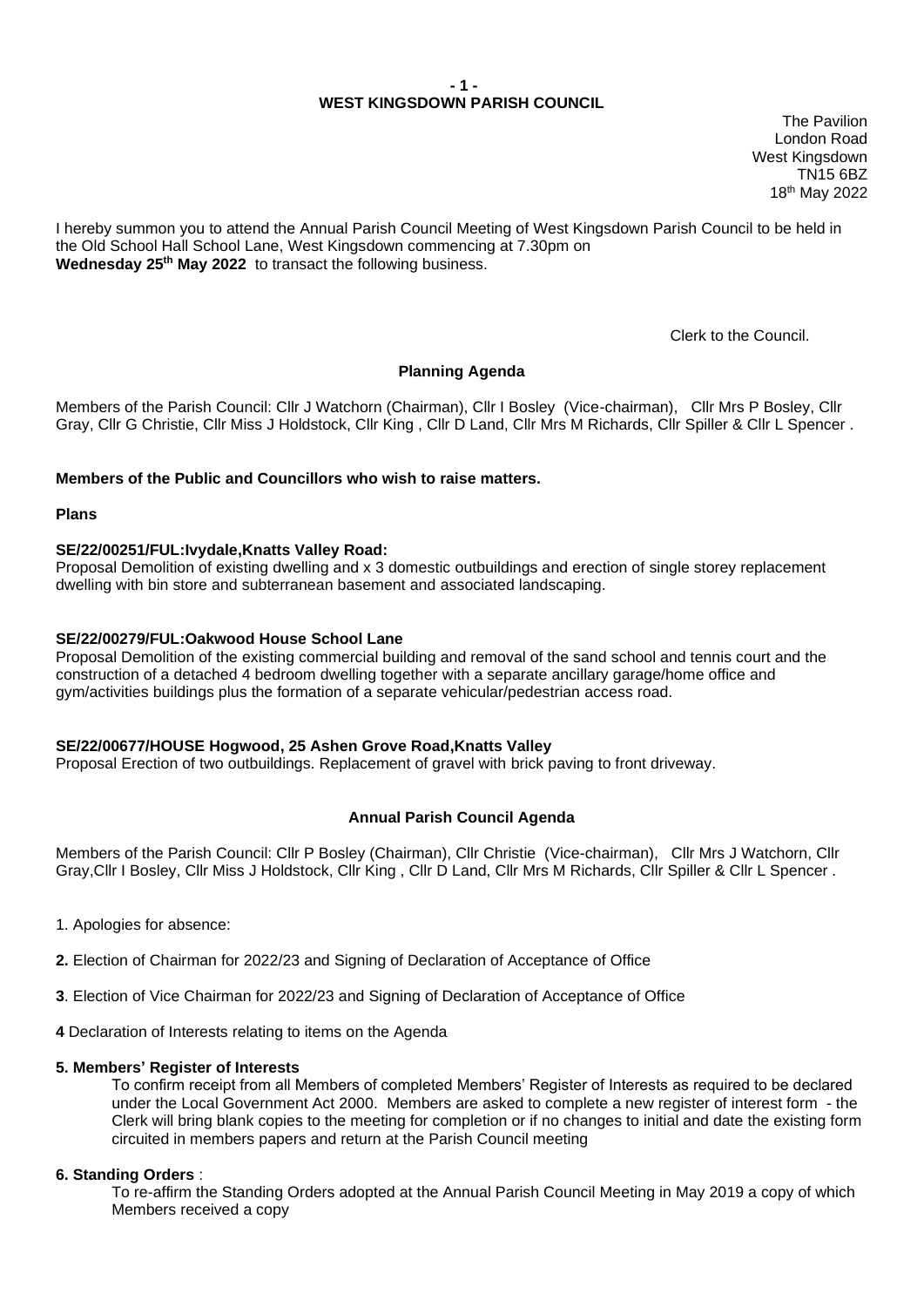## **7. Financial Orders** :

To re-affirm the financial Orders adopted at the Annual Parish Council Meeting.in May 2021 a copy of which Members received a copy at General Purpose Committee.

## **8. Risk Assessment:**

Annual review of risk Assessment is required by Audit Commission, as attached.

## **9. Council Procedures:**

To confirm the Council operate with a Committee system with the following Committees for the ensuing year:<br>a) Finance b) Planning c) General Purpose a) Finance b) Planning c) General Purpose

## **10. Membership of Committees for the Year**

- (i) Finance All Members
- (ii) Planning Number of Members to consider application as detailed on Appendix (I), as attached.<br>(iii) General Purpose All Members.
- General Purpose All Members.

## To Elect a Chairman/Vice Chairman for the Committees

- (i) Finance Committee previously the Chairman and Vice Chairman of the Council
- (ii) General Purpose
- (iii) Planning Committee

## **11. Appointment of Representatives to Other Organisations**:

a) West Kingsdown Community Help Scheme( previously Cllr P Bosley )

- b) Kent Association of Parish Councils as required
- c) Parish Council Footpaths Officer (previously Mr R Barry)
- d) Parish Council Tree Wardens (previously Mrs J Watchornl,)

e) Village Hall Management Committee - 5 members : (previously –Cllr Land, Cllr I Bosley, Cllr Holdstock, Cllr Richards plus 1 vacancy)

f) Old School Management Committee – 5 representatives: ( Previously -Cllrs P Bosley, Cllr I Bosley, Cllr Land, Cllr Watchorn, and Cllr Richards)

g) Church Woods Management Committee - 3 representatives previously – Cllr P Bosley,

Cllr Watchorn and Cllr Richards .

h)Brands Hatch Liaison Group - 1 representative (previously Cllr Gray)

#### **12. Calendar and Publication of Meetings**

Members to confirm the date of the monthly Parish Council Meeting to be held on the fourth Wednesday in the month, with the exception of August and December due to holidays, and to confirm the continuation of the public first half hour. Timetable of dates attached for members.

Members to confirm the General Purpose Committee will be held on the second Monday of each month at 7pm at the Pavilion London Road unless otherwise agreed.

#### **13. Location of Meetings**

To consider where the Parish Council and Committee meetings are to be held, i.e. all located at the Old School and Village Hall should the volume of attendees command a larger venue to accommodate.

## **14. Parish Council Website**

Members to note that the names and addresses of Councillors are included on the Parish Council Website, together with copies of Minutes and the Annual Report.

#### **15. Minutes of Previous Meetings**

To approve as a correct record the MINUTES of the Planning Committee held on 27<sup>th</sup> April 2022, as attached. To approve as a correct record the MINUTES of the Parish Council Meeting held on 27<sup>th</sup> April 2022, as attached.

To approve as a correct record the MINUTES of the Planning Committee held on 9<sup>th</sup> May 2022, as attached.

### **16. Any Urgent Business**

The Chairman to rule that any business received since the despatch of the Agenda, by reason of special circumstances, be considered, in order to avoid any undue delay and have up to date information.

## **17. Diary Items.**

There are no diary items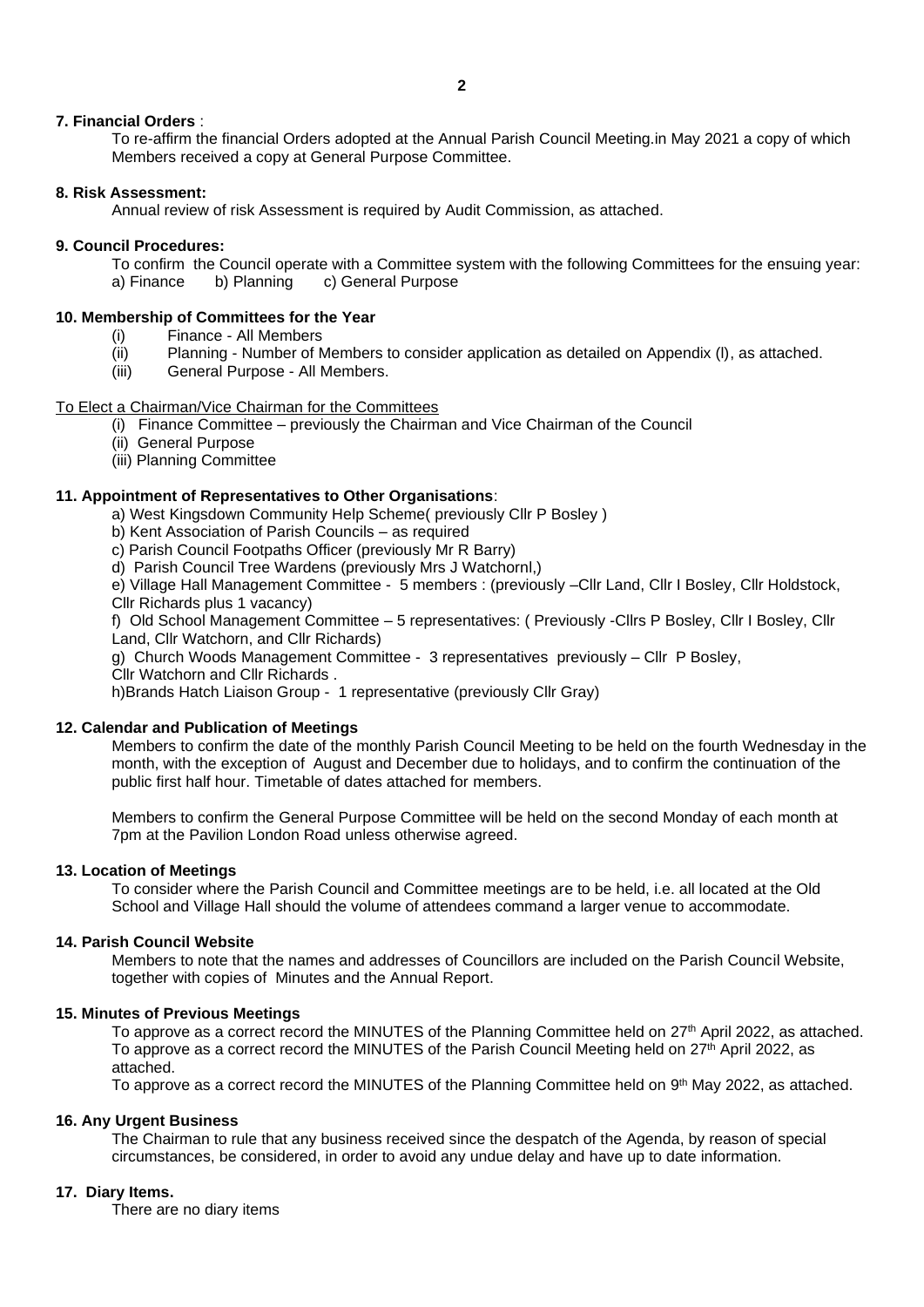### **18. Footpaths**

#### **19. Correspondence Sevenoaks Urban Area Local Walking and Cycling Infrastructure Plan (LCWIP)**

Sevenoaks District Council has commissioned Sustrans to provide a comprehensive Local Walking and Cycling Infrastructure Plan (LCWIP) for the Sevenoaks Urban Area. The plan will detail potential walking and cycling routes to encourage the community and visitors to move more sustainably around the area. The development of the LCWIP includes an analysis of existing conditions, consultation with stakeholders and conducting an audit to develop recommendations and plans to use as the basis of funding bids.

To assist with the consultation process, Sustrans have developed a digital Community Mapping Tool for the public and stakeholders. Participants can comment on the map, identifying barriers to walking and cycling, as well as potential cycle routes and walking zones. The GDPR-compliant mapping software allows users to leave as many comments as they like, whilst identifying unique participants and other demographic data, to evidence engagement.

Users can identify the following on the interactive map:

- Physical barriers to walking, cycling and wheeling in the area e.g. major roads and junctions, railways
- Potential cycle routes that could connect key origins and destinations
	- Potential walking zones where there is a high level of pedestrian activity e.g. high streets, schools, busy pedestrian crossings

If you would like to participate, please click on the link below.

[Sevenoaks Walking and Cycling Network | Sustrans Community Mapping Tool](https://communitymap.uk/project/111)

How to use the tool:

Step 1: Locate and click on the map where you would like to add a comment, then click 'Add point,' 'Draw line', or 'Draw shape'.

Step 2: Log in with Google or Facebook or create a Community Mapping Tool account.

Step 3: Select the type of issue: 'Barrier', Potential Cycle Route' or Potential walking zone' and then add a comment/description if required. Click 'Save.'

Step 4: Answer the optional user questions. Click 'Save.'

That's it! You can add as many comments as you would like. Responses are anonymous.

You can also view other's comments. Click on ' Like this comment' if you like/support a comment. There is an example comment provided near Sevenoaks Hospital.

Please feel free to share the map link with your network. The survey period will run until Friday 17<sup>th</sup> June 2022.

If you have any queries about the mapping tool, please don't hesitate to contact Sustrans at the following email address [luke.dawson@sustrans.org.uk](mailto:luke.dawson@sustrans.org.uk)

If you require any assistance completing your response or if you have any queries relating to the consultation, please contact the Planning Policy team on 01732 227000 or [planning.policy@sevenoaks.gov.uk.](mailto:planning.policy@sevenoaks.gov.uk)

## **b) Correspondence received since the publication of the Agenda.**

#### **20. Events – For Members information**

a)St Edmunds Summer fair to be held on 11<sup>th</sup> June at Gamecock meadow

b) Sevenoaks District Fun Day at Gamecock Meadow Monday 29<sup>th</sup> July 10-2pm